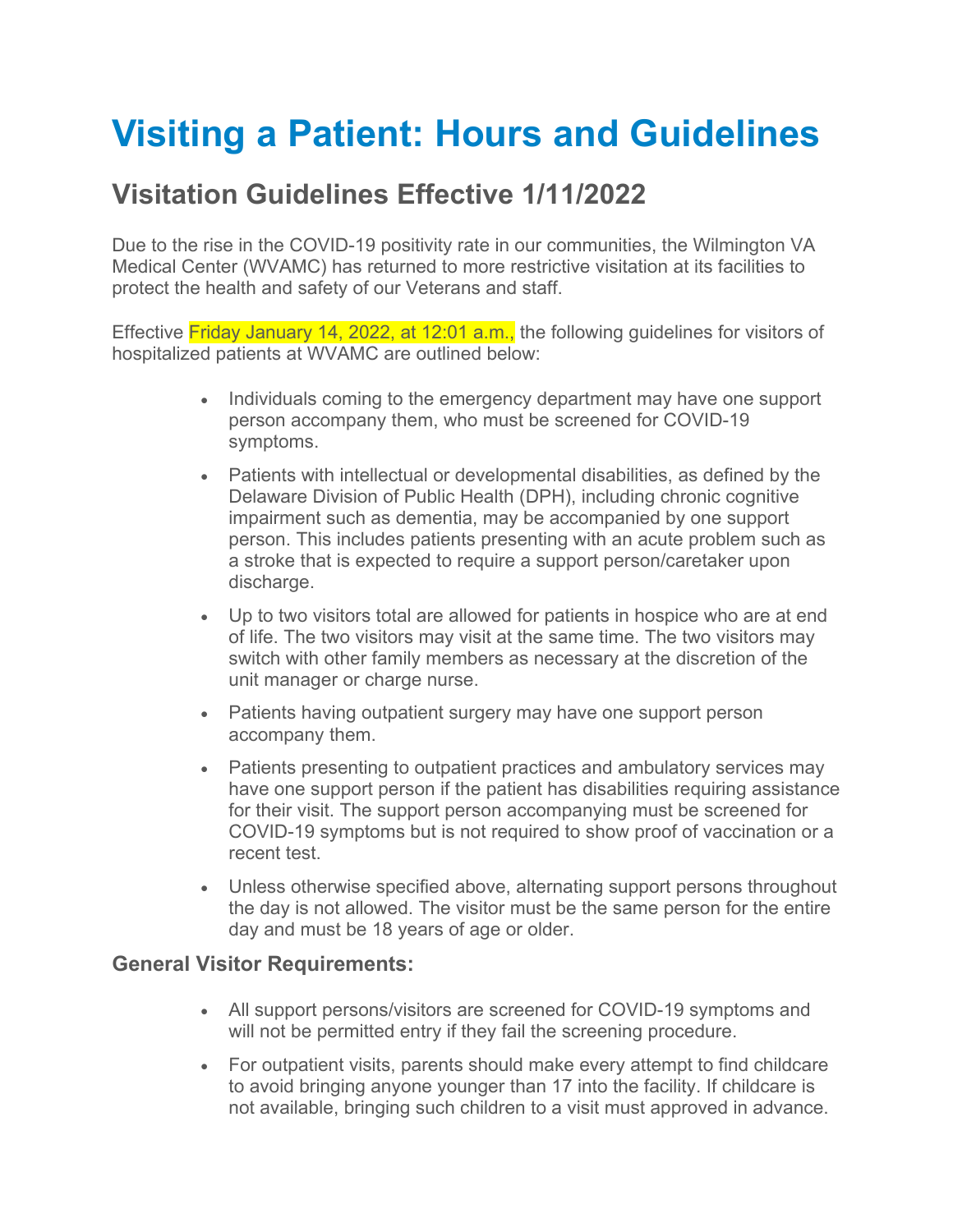- If a support person/visitor is allowed per policy, the unit/department staff shall provide instruction, before they enter the patients' rooms, regarding hospital policies to prevent spread of COVID-19, as well an any other pathogens for which transmission-based precautions may be required.
- Visitors may not stay overnight.

# **Acute Care Unit Visitor Guidelines (ICU, 4 East):**

- May have up to one visitor per patient.
- Length of visit may not exceed 30 minutes per visitor per day.
- Visiting hours are between the hours of 11am and 8pm.

### **4 West Visitor Guidelines:**

• NO visitors allowed on the unit, except in end-of-life circumstances.

## **Community Living Center Visitor Guidelines:**

• Following National CLC guidelines, currently in Phase 1: no visitors on the unit. Only scheduled virtual visits or visits through glass partitions are permitted.

### **All support persons/visitors/companions must:**

- Follow masking guidelines, respiratory hygiene, and cough etiquette precautions while in the common areas of the facility.
- Bring cloth or other masks from home if possible. If not masked upon arrival, a mask will be provided. Loose-fitting cloth masks, bandanas, gaiters, and cloth masks with valves are not permitted. Masks that are provided should be re-used until damaged or soiled, or no longer able to be breathed through.
- Respect social distancing of at least six feet as much as possible, including in the patient's room.
- Perform hand hygiene frequently with soap/water or alcohol-based hand sanitizer, and limit surfaces touched.
- Remain in the patient's room except for entry to/exit from the hospital/facility to the extent possible. Visitors should limit their movement within the facility and if required to wait in the lobby, should remained masked and physically distant from others.
- All support persons/visitors/companions must remain masked for the duration of their visit, even if they are vaccinated or have a negative COVID-19 test. This includes remaining masked while the in the patient's